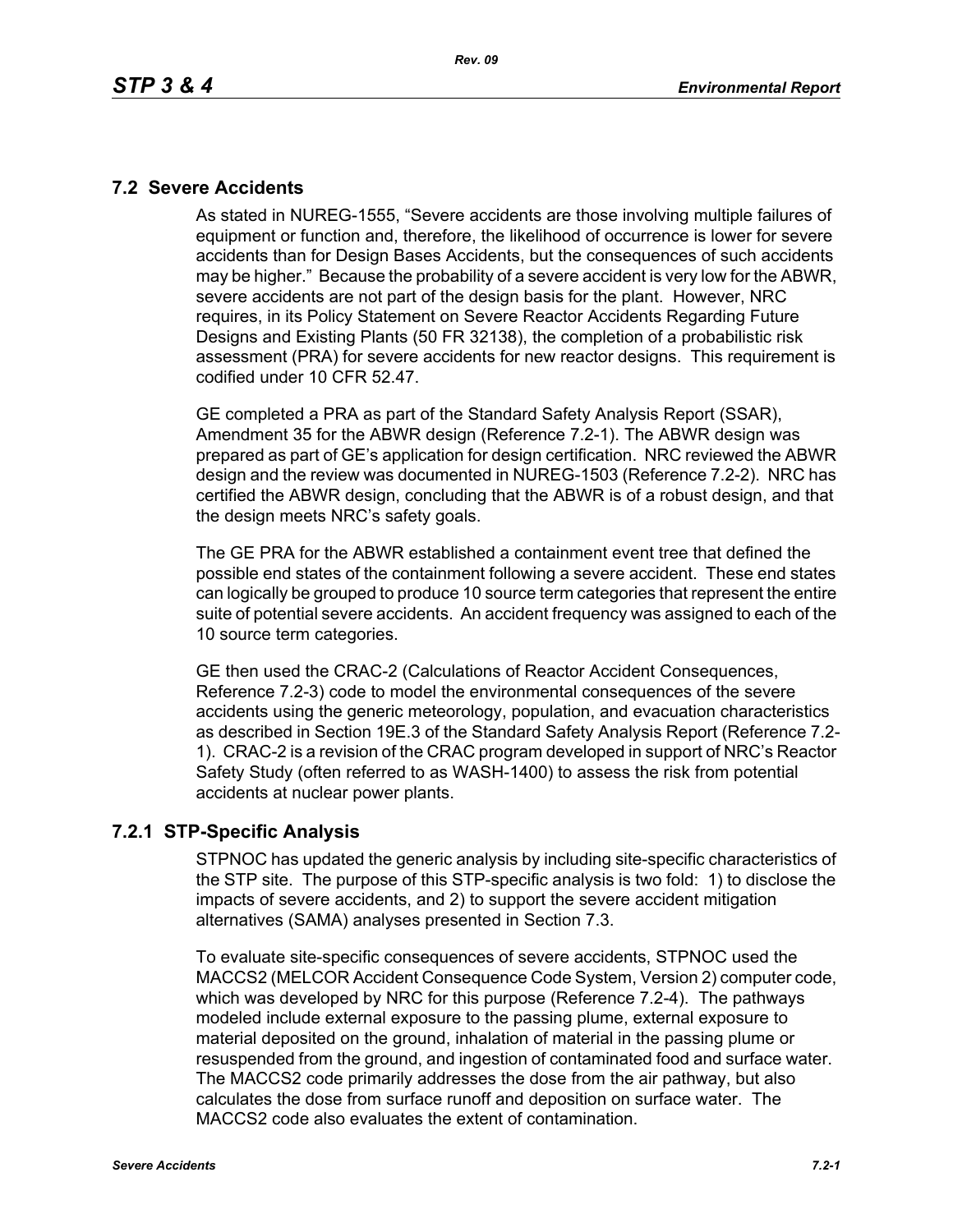To assess human health impacts from severe accidents, STPNOC determined the collective dose to the 50-mile population, the number of late cancer fatalities, and the number of early fatalities associated with a severe accident. A 50-mile circular area is the standard range used in modeling consequences to the offsite population from an airborne release. Economic costs were also determined, including the cost of emergency response actions and long-term protective actions. Emergency response costs include compensation for evacuees and relocated people who are removed from their homes as a result of radiation exposure during the course of the accident (food, housing, transportation, and lost income). Longer-term protective action costs within a 50-mile radius include:

- Costs of interdiction of farms, residences, and food
- Decontamination of farm and residential land
- Permanent condemnation of residential and farm land, milk, and crops

Five files provide input to a MACCS2 analysis. The first three are as follows:

- **ATMOS** provides data to track the material released to the atmosphere as it is dispersed and deposited. The calculation uses a Gaussian plume model. Important inputs in this file include the core inventory, release fractions, and geometry of the reactor and associated buildings. To the extent possible, the input data are the same as those in the GE CRAC-2 input files in the generic probabilistic risk assessment.
- EARLY provides inputs to calculations regarding exposure in the time period immediately following the release. Important site-specific information includes emergency response information such as evacuation time.
- CHRONC provides data for calculating long-term impacts and economic costs and includes region-specific data on agriculture and economic factors.

The following MACCS2 files access:

- A meteorological file, which uses actual STP meteorological monitoring data.
- A site characteristics file that is built using SECPOP2000 (Reference 7.2-5). SECPOP2000 incorporates 2000 census data for the 50-mile region around the STP site. For this analysis, the census data were modified to include transient populations and were projected to the year 2060. All releases are modeled as occurring at ground level.

The results of the MACCS2 analysis and accident frequency information from GE (Reference 7.2-6) were used to determine risk, which is the product of the frequency of an accident and the consequences of the accident. The sum of the accident frequencies is known as the core damage frequency and includes only internally initiated events. Externally initiated events, and their associated small contribution to risk, are described in FSAR Section 19.4. Core damage frequencies and nuclide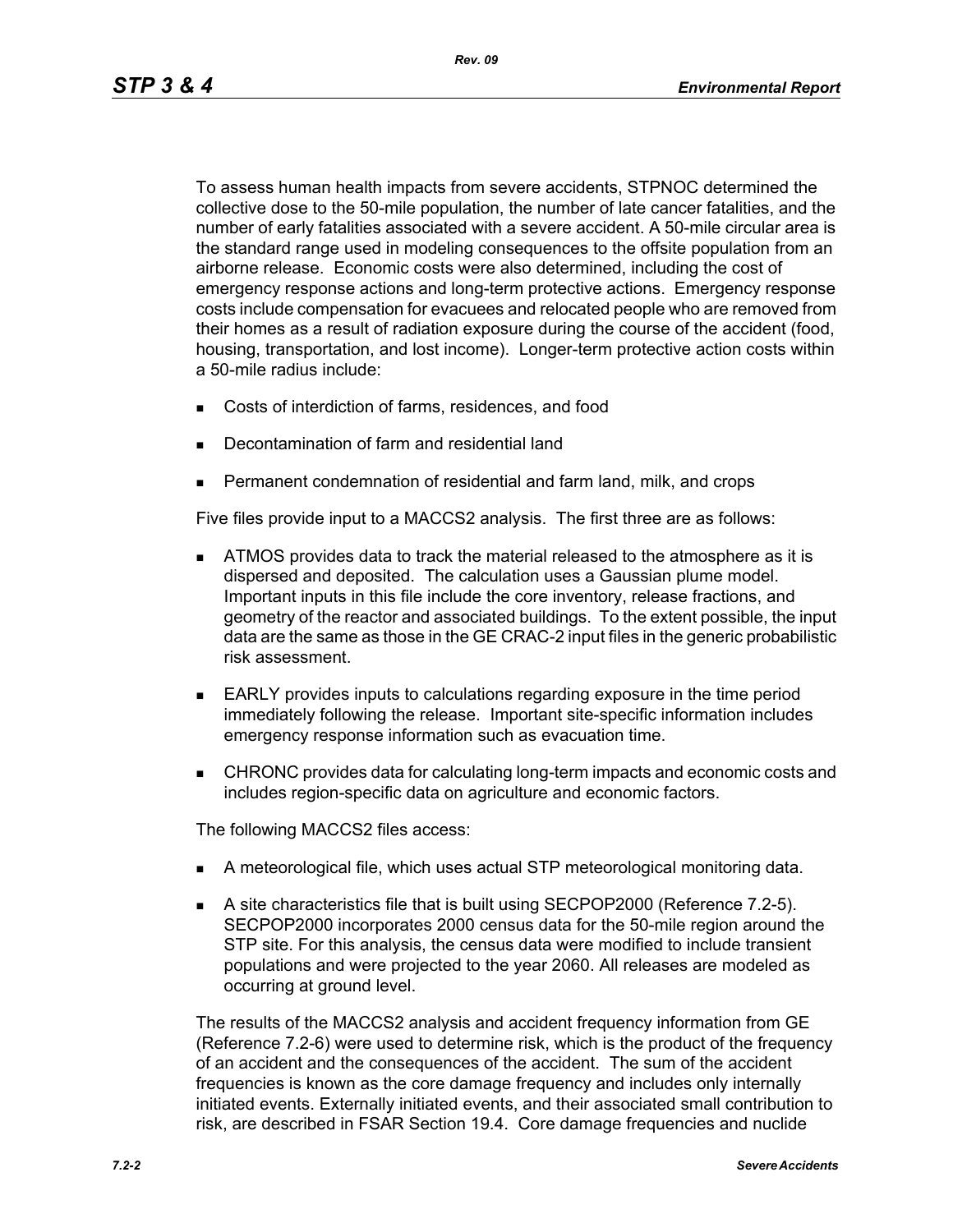*Rev. 09*

release fractions for each release category are given in Table 7.2-1. The consequence can be either collective radiation dose or economic cost. Dose-risk is the product of the radiation dose and the accident frequency. Because the ABWR's severe accident analysis addressed a suite of accidents, the individual risks are added to provide a total risk. The same process was applied to estimating cost-risk. Therefore, risk can be reported as person-rem per reactor year or dollars per reactor year.

#### **7.2.2 Consequences to Population Groups**

The pathway consequences to population groups including air pathways, surface water, and groundwater pathways are discussed in the following sections. The presence of threatened and endangered species and federally designated critical habitat are discussed in Subsections 2.4.1 and 2.4.2. The impacts on threatened and endangered species due to the previously calculated radiation exposure levels are discussed in Subsection 5.4.4. The all pathways (water + air), water ingestion, and air pathways dose-risks for each of the three years of meteorology are presented by source term category in Table 7.2-2.

#### **7.2.2.1 Air Pathways**

Each of the accident categories was analyzed with MACCS2 to estimate population dose, number of early and latent fatalities, cost, and farm land requiring decontamination. The analysis assumed that 95% of the 10-mile population was evacuated following declaration of a general emergency. People that do not evacuate remain at their residences and are exposed as if they are going about their normal activities. For each accident category, the risk for each analytical endpoint was calculated by multiplying the analytical endpoint by the accident category frequency and adding across all accident categories. The results are provided in Table 7.2-3.

## **7.2.2.2 Surface Water Pathways**

People can be exposed to radiation when airborne radioactivity is deposited onto the ground and runs off into surface water or is deposited directly onto surface water. The exposure pathway can be from drinking the water, submersion in the water (swimming), undertaking activities near the shoreline (fishing and boating), or ingestion of fish or shellfish. For the surface water pathway, MACCS2 only calculates the dose from drinking the water. The maximum MACCS2 severe accident dose-risk to the 50 mile population from drinking the water is  $3.4 \times 10^{-4}$  person-rem per year of ABWR operation. This value is included in the air pathways dose (Table 7.2-1) and is the sum of all accident category risks.

Surface water bodies within the 50-mile region of the STP site that are accessible to the public include the Colorado River, the Gulf of Mexico, and other smaller water bodies. In NUREG-1437, the NRC evaluated doses from the aquatic food pathway (fishing) for the current nuclear fleet of reactors (Reference 7.2-7). For sites discharging to small rivers, the NRC evaluation estimated the uninterdicted aquatic food pathway dose risk as 0.4 person-rem per reactor year. For sites near large water bodies, values ranged from 270 person-rem per reactor year (Hope Creek on Delaware Bay) to 5500 person-rem per reactor year (Calvert Cliffs on Chesapeake Bay). Although the STP site is not specifically identified in this NUREG-1437 analysis,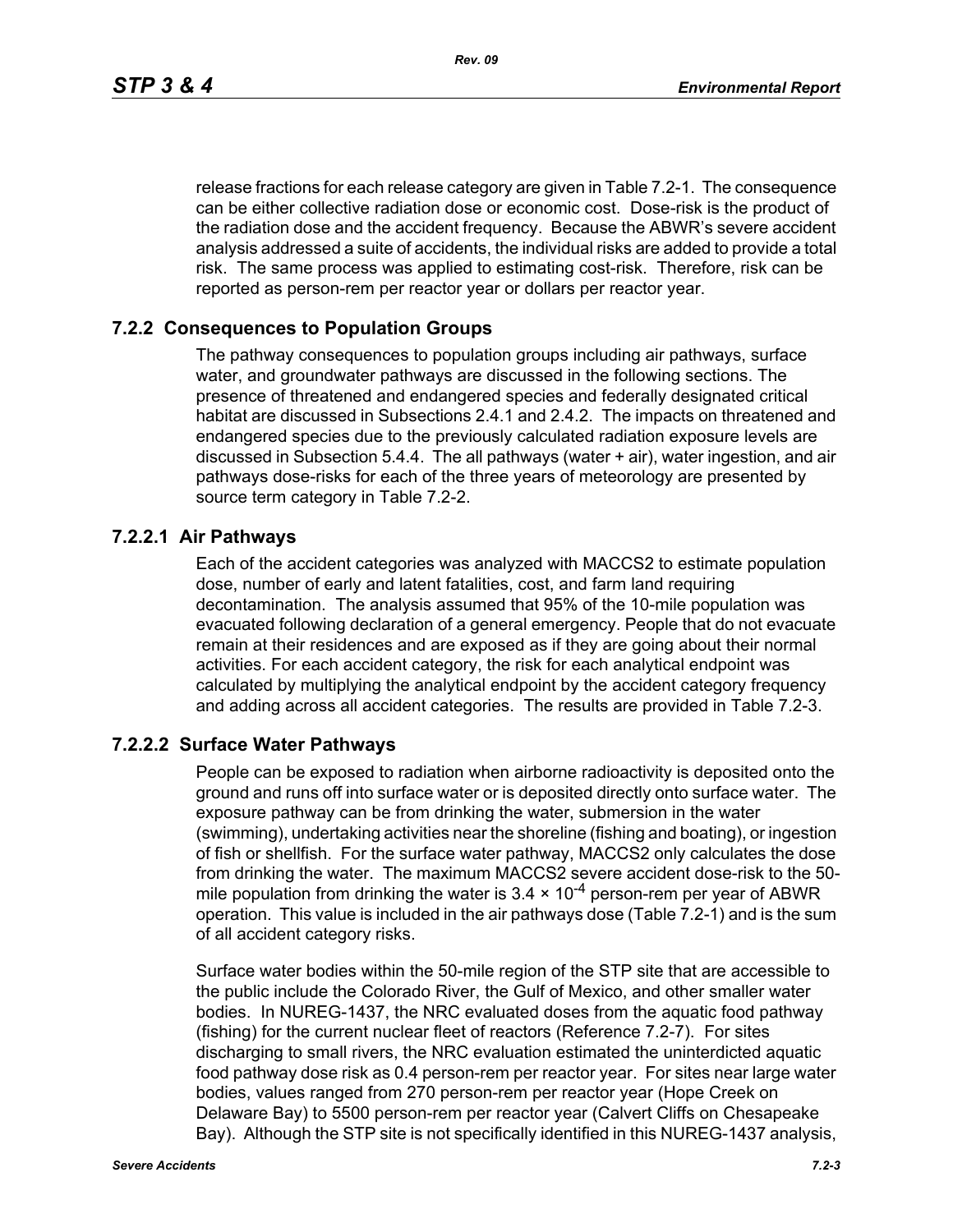it would more likely fall between the small river analysis and the least impactive large water body analysis (Hope Creek), given the STP site's distance from nearby major water bodies (6 to 10 miles). Actual dose-risk values would be expected to be much less (by a factor of 2 to 10) due to interdiction of contaminated foods (Reference 7.2- 7). Furthermore, because the ABWR atmospheric pathway doses are significantly lower than those of the current nuclear fleet, it is reasonable to conclude that the doses from surface water sources would be consistently lower than those reported above for the surface water pathway.

Surface water pathways involving submersion in the water and undertaking activities near the shoreline are not modeled by MACCS2. Neither does NUREG-1437 provide specific data on submersion and shoreline activities. However, it does indicate that these contributors to dose are much less than for drinking water and consuming aquatic foods, especially at estuary sites.

#### **7.2.2.3 Groundwater Pathways**

Radioactivity released during a severe accident could enter the groundwater. ER section 2.3.1.2 (and Figures 2.3.1-23 and 24) describes the groundwater flow path from the STP site. Shallow aquifer water flows towards discharge points at a livestock well and towards the Colorado River. The deep aquifer is separated from the shallow aquifer by a 100-150 foot thick clay and silt layer. Groundwater in the deep aquifer flows toward site production wells, thus precluding the potential for offsite migration. Due to the separation of shallow and deep layers and the deep aquifer flow directions, the latter layer does not affect potential offsite migration impacts.

NUREG-1437 evaluated the groundwater pathway dose, based on the analysis in NUREG-0440, the Liquid Pathway Generic Study (LPGS) (Reference 7.2-8). NUREG-0440 analyzed a core meltdown that is assumed to contaminate groundwater that subsequently contaminates surface water. NUREG-1437 compares STP 1 & 2 groundwater pathway severe accident doses to the results of NUREG-0440; the STP 1 & 2 results are shown to be very much less than the LPGS value. NUREG-1437 concludes that the risk from groundwater releases is a small fraction of that from atmospheric releases for sites such as STP.

The proposed location for STP 3 & 4 has the same groundwater characteristics as the location for STP 1 & 2. The severe accident frequency for the ABWR  $(1.5x10^{-7}$  per reactor year) is lower than that of STP 1 & 2 ( $1x10^{-5}$  per reactor year). Furthermore, the ABWR has containment features which would mitigate and even prevent a core meltdown from escaping the primary containment. These features include: the containment having inert gas, a high density basaltic concrete below the vessel (corium shield), and fusible plug valves that would allow the lower drywell to flood from the suppression pool. Therefore, the risks from the STP 3 & 4 groundwater pathway would not only be less than from the air pathways, but would be less than from the existing units.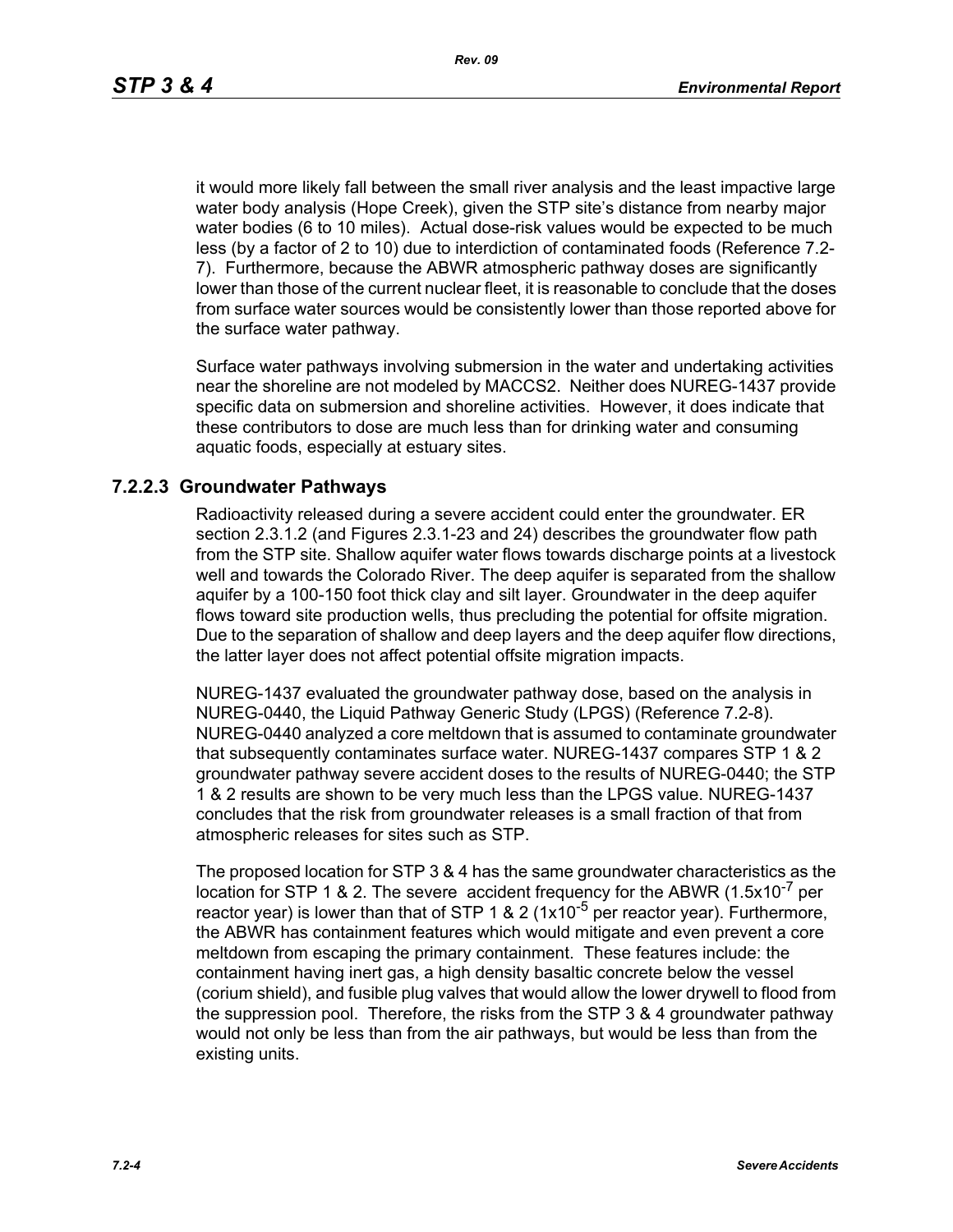# **7.2.3 Comparison to NRC Safety Goals**

The ABWR SSAR (Reference 7.2-1) evaluates performance of the ABWR under generic conditions to three safety goals: (1) individual risk goal, (2) societal risk goal, and (3) radiation risk goal. These goals are defined in the following subsections.

# **7.2.3.1 Individual Risk Goal**

The risk to an average individual in the vicinity of a nuclear power plant of experiencing a prompt fatality resulting from a severe reactor accident should not exceed one-tenth of one percent (0.1%) of the sum of "prompt fatality risks" resulting from other accidents to which members of the U.S. population are generally exposed. As noted in the Safety Goals Policy statement (51 FR 30028), "vicinity" is defined as the area within one mile of the plant site boundary. "Prompt Fatality Risks" are defined as the sum of risks which the average individual residing in the vicinity of the plant is exposed to as a result of normal daily activities (driving, household, chores, occupational activities, etc.). For this evaluation, the sum of prompt fatality risks was taken as the U.S. accidental death risk value of 36.9 deaths per 100,000 people per year (Reference 7.2-9).

## **7.2.3.2 Societal Risk Goal**

The risk to the population in the area near a nuclear power plant of cancer fatalities that might result from nuclear power plant operation should not exceed one-tenth of one percent (0.1%) of the sum of the cancer fatality risks resulting from all other causes. As noted in the Safety Goal Policy Statement (51 FR 30028), "near" is defined as within 10 miles of the plant. The cancer fatality risk was taken as 187.5 deaths per 100,000 people per year based upon National Center for Health Statistics and U.S. Census Bureau data for 2002-2004 (Reference 7.2-9, Reference 7.2-10, Reference 7.2-11, and Reference 7.2-12).

## **7.2.3.3 Radiation Dose Goal**

The probability of an individual exceeding a whole body dose of 0.25 sievert at a distance of one-half mile from the reactor shall be less than one in a million per reactor year.

Table 7.2-4 provides the quantitative evaluation of these three safety goals, the generic ABWR calculation of these risk values, and the STP-specific calculation of these risk values.

## **7.2.4 Conclusions**

The total calculated dose-risk to the 50-mile population from airborne releases from an ABWR reactor at the STP site would be 0.0043 person-rem per reactor year (Table 7.2-1). This value is less than the value calculated by GE in the Technical Support Document for the ABWR (Reference 7.2-6); 0.269 person-rem for 60 years plant life, which is equal to 4.48  $\times$  10<sup>-3</sup> person-rem per reactor year), less than the population risk for all current reactors that have undergone license renewal, and less than that for the five reactors analyzed in NUREG-1150 (Reference 7.2-13), which range from 50 to 5,000 person-rem per reactor year for dose-risk. As reported in NUREG-1811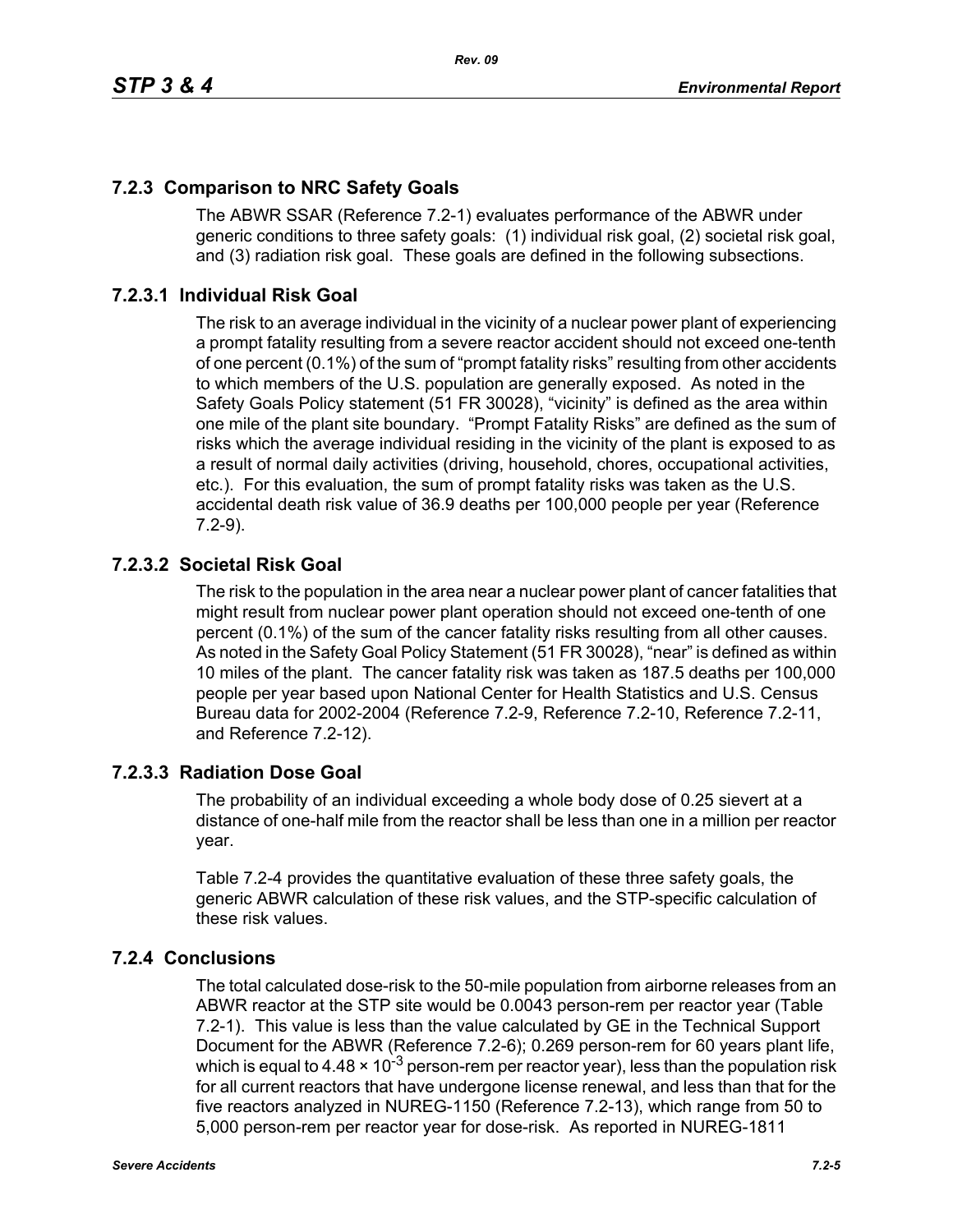(Reference 7.2-14), the lowest dose-risk for reactors currently undergoing license renewal is 0.55 person-rem per reactor year.

Comparisons with the existing nuclear reactor fleet (Subsection 7.2.2.2) indicate that risk from the surface water pathway is small. Under the severe accident scenarios, surface water is primarily contaminated by atmospheric deposition. The ABWR atmospheric pathway doses are significantly lower than those of the current nuclear fleet. Therefore, it is reasonable to conclude that the doses from the surface water pathway at STP 3 & 4 would be consistently lower than those reported in Subsection 7.2.2.2 for the current fleet.

The risks of groundwater contamination from a severe ABWR accident (see Subsection 7.2.2.3) would be much less than the risk from currently licensed reactors. Additionally, interdiction could substantially reduce the groundwater pathway risks.

For comparison, as reported in Section 5.4, the total collective dose from STP 3 & 4 normal airborne releases is expected to be 0.5 person-rem annually. As previously described, dose-risk is dose times frequency. Normal operations have a frequency of one. Therefore, the dose-risk for normal operations is 0.5 person-rem per reactor year. Comparing this value to the severe accident dose-risk of 0.0043 person-rem per reactor year indicates that the dose risk from severe accidents is approximately 0.9 percent of the dose risk from normal operations.

The probability-weighted risk of cancer fatalities (early and late) from a severe accident for STP 3 or 4 is reported in Table 7.2-1 as 2.6  $\times$  10<sup>-6</sup> fatalities per reactor year. The probability of an individual dying from any cancer from any cause is approximately 0.23 over a lifetime. Comparing this value to the  $2.6 \times 10^{-6}$  fatalities per reactor year indicates that individual risk is 0.0011% of the background risk, which is less than 0.1% of the background risk.

#### **7.2.5 References**

- 7.2-1 "Deterministic Evaluations," Chapter 19E, ABWR Standard Safety Analysis Report, Amendment 35, General Electric.
- 7.2-2 "Final Safety Evaluation Report Related to Certification of the Advanced Boiling Water Reactor Design," NUREG-1503, July 1994.
- 7.2-3 "Calculations of Reactor Accident Consequences Version 2, CRAC2: Computer Code User's Guide," NUREG/CR-2326, February 1983.
- 7.2-4 "Code Manual for MACCS2: User's Guide," NUREG/CR-6613, SAND97- 0594, Volume 1, Chanin, D. I. and M. L. Young, Sandia National Laboratories, Albuquerque, New Mexico, May 1998.
- 7.2-5 "SECPOP2000: Sector Population, Land Fraction, and Economic Estimation Program," NUREG/CR-6525, Rev. 1, August 2003.
- 7.2-6 "Technical Support Document for the ABWR," Revision 1, MPL No. A90- 3230, General Electric, San Jose, California, November 18, 1994.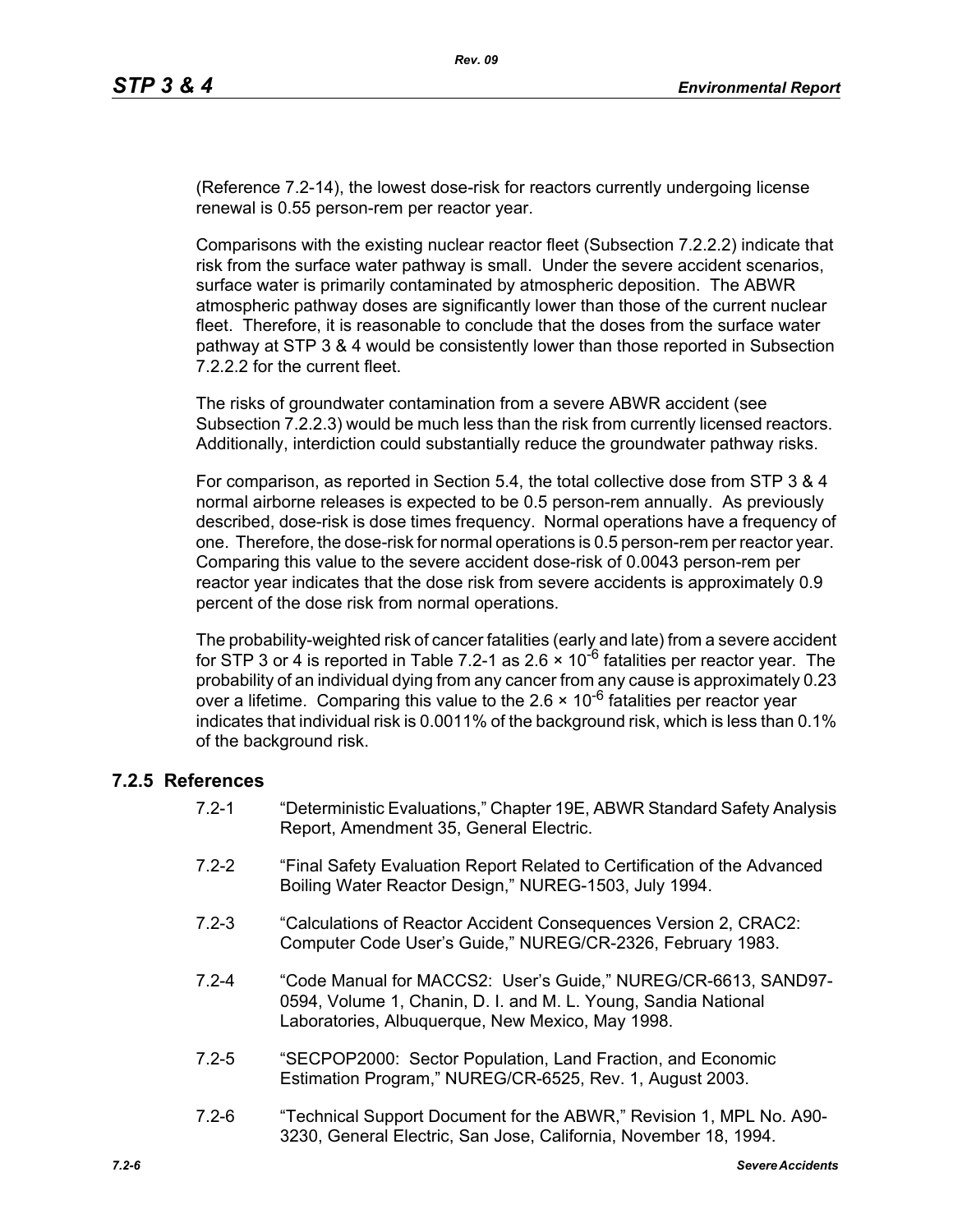- 7.2-7 "Generic Environmental Impact Statement for License Renewal of Nuclear Plants," NUREG-1437, May 1996.
- 7.2-8 "Liquid Pathway Generic Study: Impacts of Accidental Radioactive Releases to the Hydrosphere from Floating and Land-Based Nuclear Power Plants," NUREG-0440, February 1978.
- 7.2-9 "Table A. Deaths percentage of total deaths, death rates, and age-adjusted death rates for the 15 leading causes of death in 2002," National Vital Statistics Report, CDC, United States, Volume 54, Number 10, January 31, 2006. Available at http://www.cdc.gov/nchs/data/nvsr/nvsr54/nvsr54\_10.pdf, accessed May 7, 2007.
- 7.2-10 GCT-T1-R. Population Estimates, 2006 Population Estimates, USCB (U.S. Census Bureau). Available at http://factfinder.census.gov/servlet/ GCTTable? bm=y&-geo\_id=01000US&-\_box\_head\_nbr=GCT-T1-R&ds\_name=PEP\_2006\_EST&-\_lang=en&-format=US-9S&-\_sse=on, accessed May 7, 2007.
- 7.2-11 "Table 10. Number of Deaths from 113 Selected Causes, by Age: United States 2003," National Vital Statistics Report, Volume 54, Number 13, April 19, 2006, CDC. Available at http://www.cdc.gov/nchs/data/nvsr/nvsr54/nvsr54\_13.pdf, accessed May 7, 2007.
- 7.2-12 "Table 1. Deaths, Age-Adjusted Death Rate, and Life Expectancy at Birth, by Race and Sex, and Infant Death Mortality Rates, by Race: United States 2003 and 2004," National Center for Health Statistics, CDC. Available at http://www.cdc.gov/nchs/products/pubs/pubd/ hestats/finaldeaths04/finaldeaths04\_tables.pdf#2, accessed May 7, 2007.
- 7.2-13 "Severe Accident Risks: An Assessment for Five U.S. Nuclear Power Plants," NUREG-1150, June 1989.
- 7.2-14 "Environmental Impact Statement for an Early Site Permit (ESP) at the North Anna ESP Site," NUREG 1811, December 2006.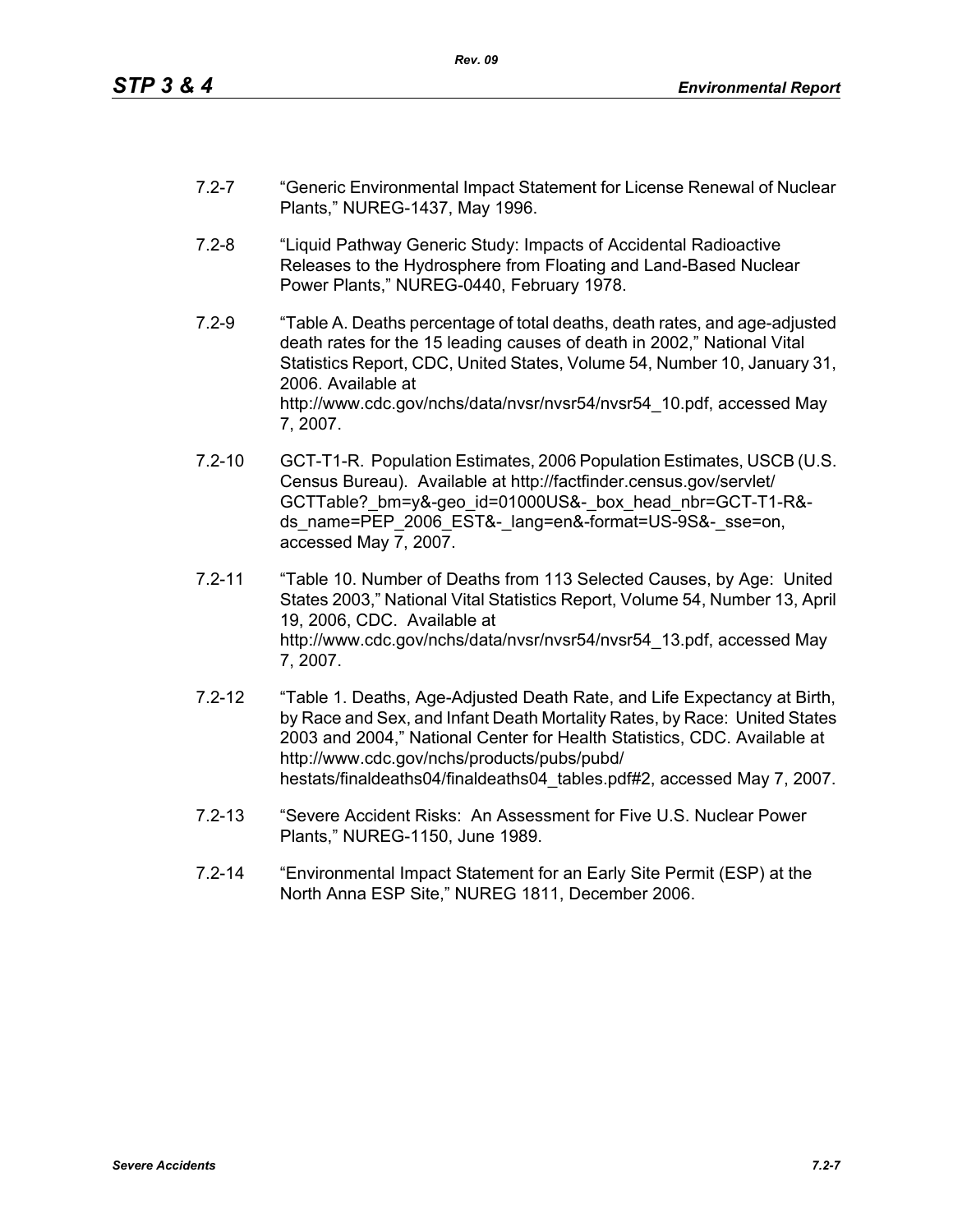|                         |                              | <b>Nuclide Group Release Fraction</b> |          |          |
|-------------------------|------------------------------|---------------------------------------|----------|----------|
| <b>Release Category</b> | <b>Core Damage Frequency</b> | <b>Noble</b>                          |          | Cs.      |
| <b>NCL</b>              | 1.34E-7                      | 0.044                                 | 2.30E-05 | 2.30E-05 |
| CASE1                   | 2.08E-8                      |                                       | 1.50E-07 | 1.30E-05 |
| CASE <sub>2</sub>       | $<$ 1.E-10 (taken as 1.E-10) | 1                                     | 5.00E-06 | 5.00E-06 |
| CASE3                   | $<$ 1.E-10 (taken as 1.E-10) | 1                                     | 2.80E-04 | 2.20E-03 |
| CASE4                   | <1.E-10 (taken as 1.E-10)    | 1                                     | 1.60E-03 | 1.60E-03 |
| CASE <sub>5</sub>       | $<$ 1.E-10 (taken as 1.E-10) |                                       | 6.00E-03 | 5.30E-04 |
| CASE6                   | $<$ 1.E-10 (taken as 1.E-10) | 1                                     | 3.10E-02 | 7.70E-02 |
| CASE7                   | $3.91E-10$                   | 1                                     | 8.90E-02 | 9.90E-02 |
| CASE8                   | 4.05E-10                     | 1                                     | 1.90E-01 | 2.50E-01 |
| CASE <sub>9</sub>       | 1.70E-10                     |                                       | 3.70E-01 | 3.60E-01 |

| Table 7.2-1 Core Damage Frequency and Release Fractions by Release Category |  |
|-----------------------------------------------------------------------------|--|
|                                                                             |  |

NOTE: Releases for the nuclide groups not included above are negligible.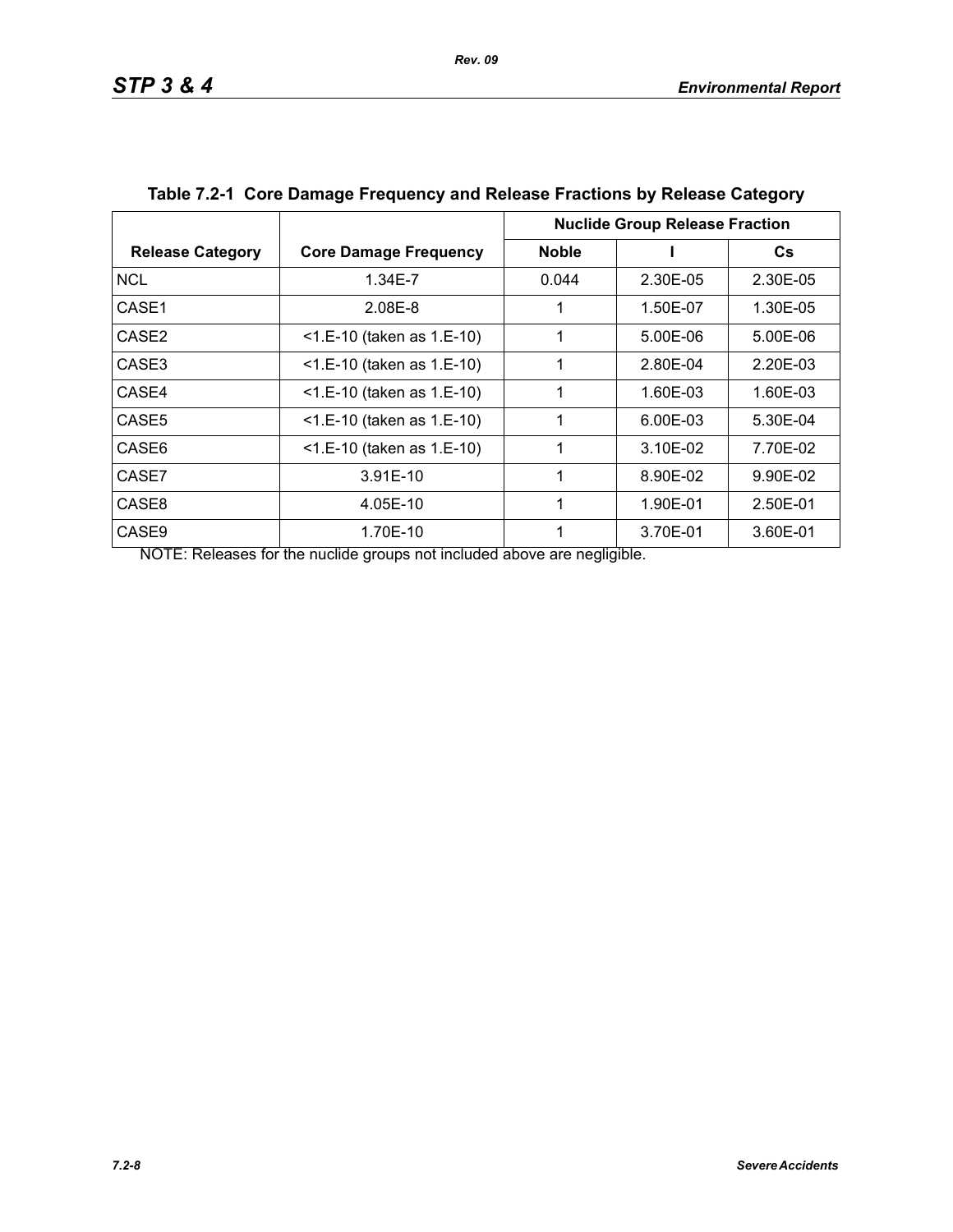| <b>Year of Meteorological</b><br>Data/ Source Term<br>Category | <b>All Pathways Dose-</b><br><b>Consequence</b><br>(person-rem) | <b>Water Ingestion Dose-</b><br><b>Consequence</b><br>(person-rem) | <b>Air Pathway Dose-</b><br><b>Consequence</b><br>(person-rem) |
|----------------------------------------------------------------|-----------------------------------------------------------------|--------------------------------------------------------------------|----------------------------------------------------------------|
| 1997                                                           |                                                                 |                                                                    |                                                                |
| <b>NCL</b>                                                     | 1.89E+04                                                        | 3.59E+01                                                           | 1.89E+04                                                       |
| Case 1                                                         | 1.06E+04                                                        | 2.03E+01                                                           | 1.06E+04                                                       |
| Case 2                                                         | 4.84E+03                                                        | 7.80E+00                                                           | 4.83E+03                                                       |
| Case 3                                                         | 3.60E+05                                                        | 3.43E+03                                                           | $3.57E + 05$                                                   |
| Case 4                                                         | 2.36E+05                                                        | 2.50E+03                                                           | 2.34E+05                                                       |
| Case 5                                                         | $1.13E + 05$                                                    | 8.27E+02                                                           | $1.12E + 05$                                                   |
| Case 6                                                         | $9.28E + 05$                                                    | $1.20E + 05$                                                       | 8.08E+05                                                       |
| Case 7                                                         | $1.01E + 06$                                                    | $1.54E + 05$                                                       | 8.56E+05                                                       |
| Case 8                                                         | 1.46E+06                                                        | 4.07E+05                                                           | $1.05E + 06$                                                   |
| Case 9                                                         | $1.63E + 06$                                                    | $5.62E + 05$                                                       | $1.07E + 06$                                                   |
|                                                                |                                                                 |                                                                    |                                                                |
| 1999                                                           |                                                                 |                                                                    |                                                                |
| <b>NCL</b>                                                     | 2.01E+04                                                        | 3.05E+01                                                           | 2.01E+04                                                       |
| Case 1                                                         | $1.14E + 04$                                                    | $1.73E + 01$                                                       | $1.14E + 04$                                                   |
| Case 2                                                         | $5.20E + 03$                                                    | 6.66E+00                                                           | 5.19E+03                                                       |
| Case 3                                                         | 3.33E+05                                                        | 2.91E+03                                                           | 3.30E+05                                                       |
| Case 4                                                         | 2.00E+05                                                        | $2.13E + 03$                                                       | 1.98E+05                                                       |
| Case 5                                                         | $1.02E + 05$                                                    | 7.06E+02                                                           | $1.01E + 05$                                                   |
| Case 6                                                         | 8.16E+05                                                        | $1.02E + 05$                                                       | 7.14E+05                                                       |
| Case 7                                                         | 8.98E+05                                                        | $1.31E + 05$                                                       | 7.67E+05                                                       |
| Case 8                                                         | $1.31E + 06$                                                    | $3.55E + 05$                                                       | $9.55E + 05$                                                   |
| Case 9                                                         | 1.44E+06                                                        | 4.77E+05                                                           | $9.63E + 05$                                                   |
|                                                                |                                                                 |                                                                    |                                                                |
| 2000                                                           |                                                                 |                                                                    |                                                                |
| <b>NCL</b>                                                     | 1.98E+04                                                        | $2.81E + 01$                                                       | 1.98E+04                                                       |
| Case 1                                                         | $1.11E + 04$                                                    | 1.59E+01                                                           | $1.11E + 04$                                                   |
| Case 2                                                         | $5.00E + 03$                                                    | $6.13E + 00$                                                       | 4.99E+03                                                       |
| Case 3                                                         | $3.77E + 05$                                                    | 2.69E+03                                                           | $3.74E + 05$                                                   |
| Case 4                                                         | $2.53E + 05$                                                    | 1.96E+03                                                           | $2.51E+05$                                                     |
| Case 5                                                         | 1.20E+05                                                        | 6.50E+02                                                           | 1.19E+05                                                       |
| Case 6                                                         | $9.59E + 05$                                                    | $9.42E + 04$                                                       | 8.65E+05                                                       |
| Case 7                                                         | $1.04E + 06$                                                    | $1.21E + 05$                                                       | $9.19E + 05$                                                   |
| Case 8                                                         | 1.48E+06                                                        | $3.18E + 05$                                                       | 1.16E+06                                                       |
| Case 9                                                         | 1.59E+06                                                        | 4.40E+05                                                           | 1.15E+06                                                       |

# **Table 7.2-2 All Pathways and Water Ingestion Severe Accident Dose-Consequences**